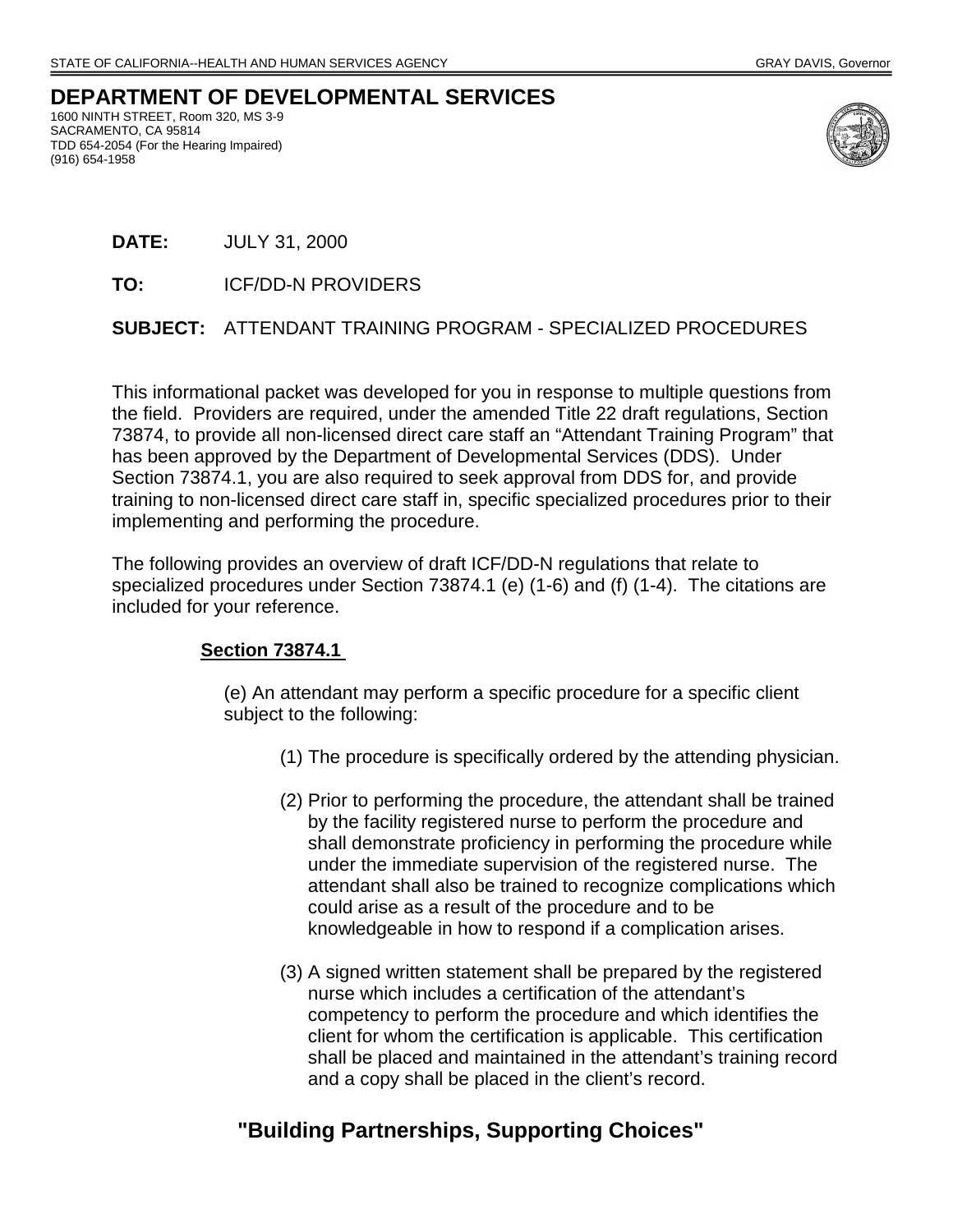- (4) The certification is procedure and client specific, and shall not be transferred between clients and facilities.
- (5) The registered nurse shall be responsible for the monitoring and staff implementation of the procedure. At least once every three months, the registered nurse shall observe and confirm the attendant's proficiency in performing the approved procedure and shall update the certification.
- (6) Training protocols for each procedure performed by an attendant shall be reviewed and approved as part of the facility program plan pursuant to 73859 (a) (12).
- (f ) Attendants shall not insert or remove the following:
	- (1) Nasogastric and gastrostomy tubes.
	- (2) Tracheostomy appliances.
	- (3) Indwelling catheters.
	- (4) Any intravenous apparatus.

For your information, I have included a listing of additional resource materials and provided you with documents that explore and define the role of the non-licensed direct care staff and the registered nurse. Materials have also been enclosed that will guide you when submitting specialized procedures for approval to the Department of Developmental Services, Health Facilities Program Section. These documents and information include:

- **PTB 91-42, Outlines amendments to ICF/DD-N Regulations,** 10/1/91.
- **EXECTE:** Licensing and Certification Amended Draft Intermediate Care Facility/Developmentally Disabled - Nursing (ICF/DD-N ) Regulations.
- Board of Registered Nursing Position Paper on "Unlicensed Assistive Personnel," Board approved 11/94, revised 7/97.
- Board of Registered Nursing Position Paper on "The RN as Supervisor," Revised 3/91.
- **The Role of the Registered Nurse matrix.**
- **Suggested Considerations for the Assignment and Performance** of Specialized Procedures.